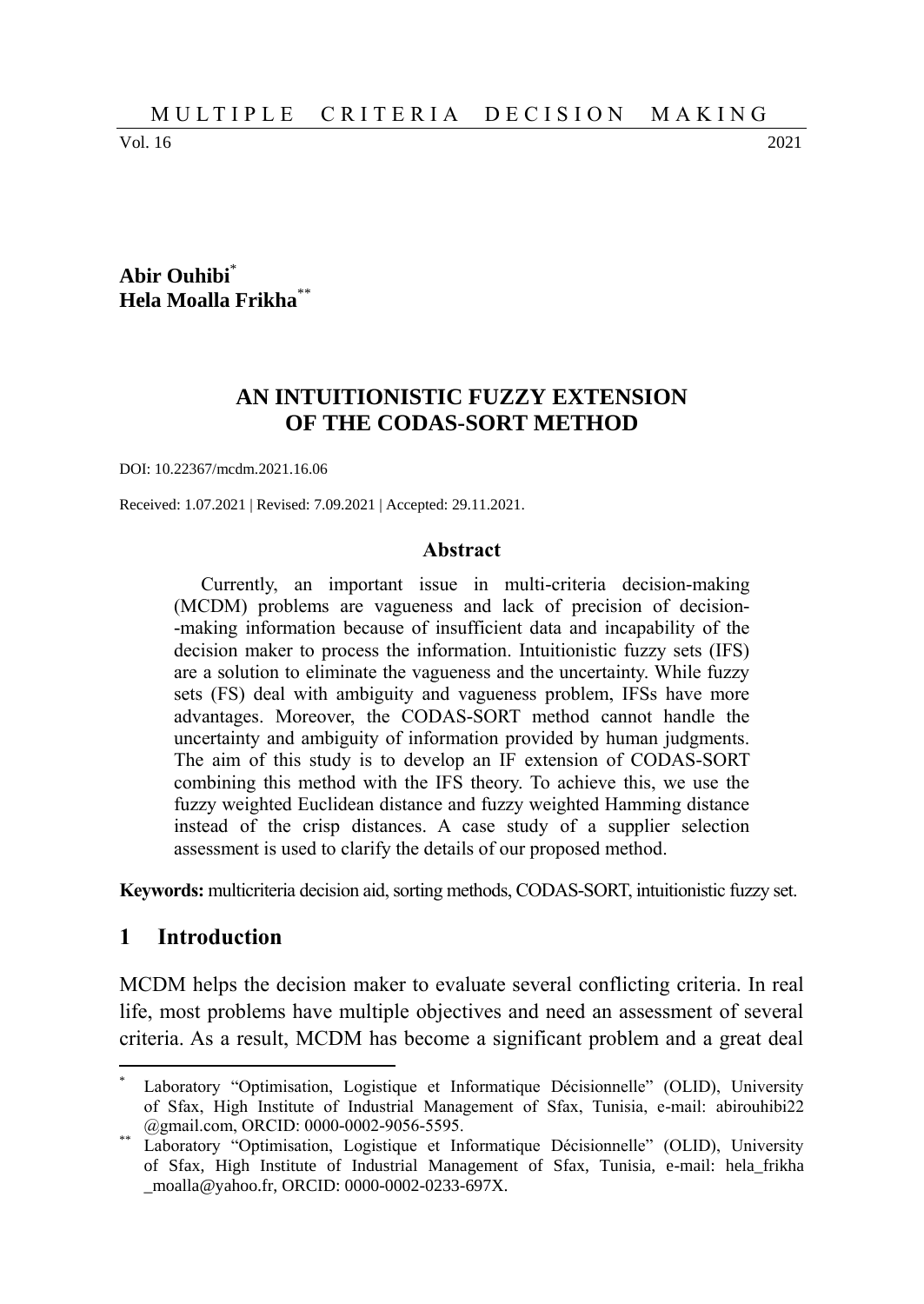of research has gone into helping the decision maker to choose the best decisions. The categorization and classification of MCDM methods are defined in different ways by the authors. According to Roy (1985), the goal of MCDM is to solve one of three types of decision-making problems: (1) identifying a single best alternative or selecting a few best alternatives (choice), (2) ranking the alternatives from the best to the worst (ranking), (3) sorting the alternatives into predefined homogeneous classes (sorting). The study and application of the first two problems has occurred in several areas, while the sorting problems are handled in few studies.

ELECTRE-Tri (Yu, 1992) is the first variant of ELECTRE for the sorting problems. After that, a few studies applied the transformation of ranking methods to deal with sorting problems, e.g., Electre Tri-C (Almeida-Dias, Figueira and Roy, 2010), ELECTRE Tri-nC (Almeida-Dias et al., 2010), ELECTRE-SORT (Ishizaka and Nemery, 2014), ELECTRE Tri-nB (Fernandez et al., 2017). ELECTRE is not the only ranking method that has been adapted to solve the sorting problem. For example, UTADIS was introduced as a sorting variant of the UTA method (Jacquet-Lagreze and Siskos, 1982). The Promethee variants in the sorting environment are the best known. Figueira, Smet and Brans (2004) developed PROMETHEE TRI, which is the first variant of PROMETHEE to solve a sorting problem. PROMSORT is a sorting methodology based on PROMETHEE (Araz and Ozkarahan, 2005). PROMSORT has two important advantages over PROMETHEE TRI. FlowSort (Nemery and Lamboray, 2008) is an variant of Promethee. Then, Ishizaka, Pearman and Nemery (2012) developed a sorting extension of AHP, namely AHPSort, while Nemery et al. (2012) developed GAIASort, an extension of GAIA. TOPSIS-Sort (Sabokbar et al., 2016) supports sorting problems with TOPSIS. MACBETHSort (Ishizaka and Gordon, 2017) is a sorting variant of MACBETH. VIKORSORT (Demir et al., 2018) is a sorting extension of VIKOR and DEASORT (Ishizaka et al., 2018) is a sorting extension of DEA.

Keshavarz Ghorabaee et al. (2016) proposed a different outranking MCDM method which addresses the ranking problem with the calculation of two distances. This advantage gives CODAS more credibility for the decision maker. The Euclidean distance of alternatives from the "negative-ideal" solution is the first measure and the Taxicab distance is the secondary measure. The most desirable alternative is the one farthest from the negative ideal solution. In this method, the Taxicab distance is used as a secondary measure when there are two incomparable alternatives according to the Euclidean distance. According to these cases, the calculation of the assessment score of the alternatives is a combination of the Euclidean and Taxicab distances. The assessment score makes it possible to rank the alternatives from the best to the worst.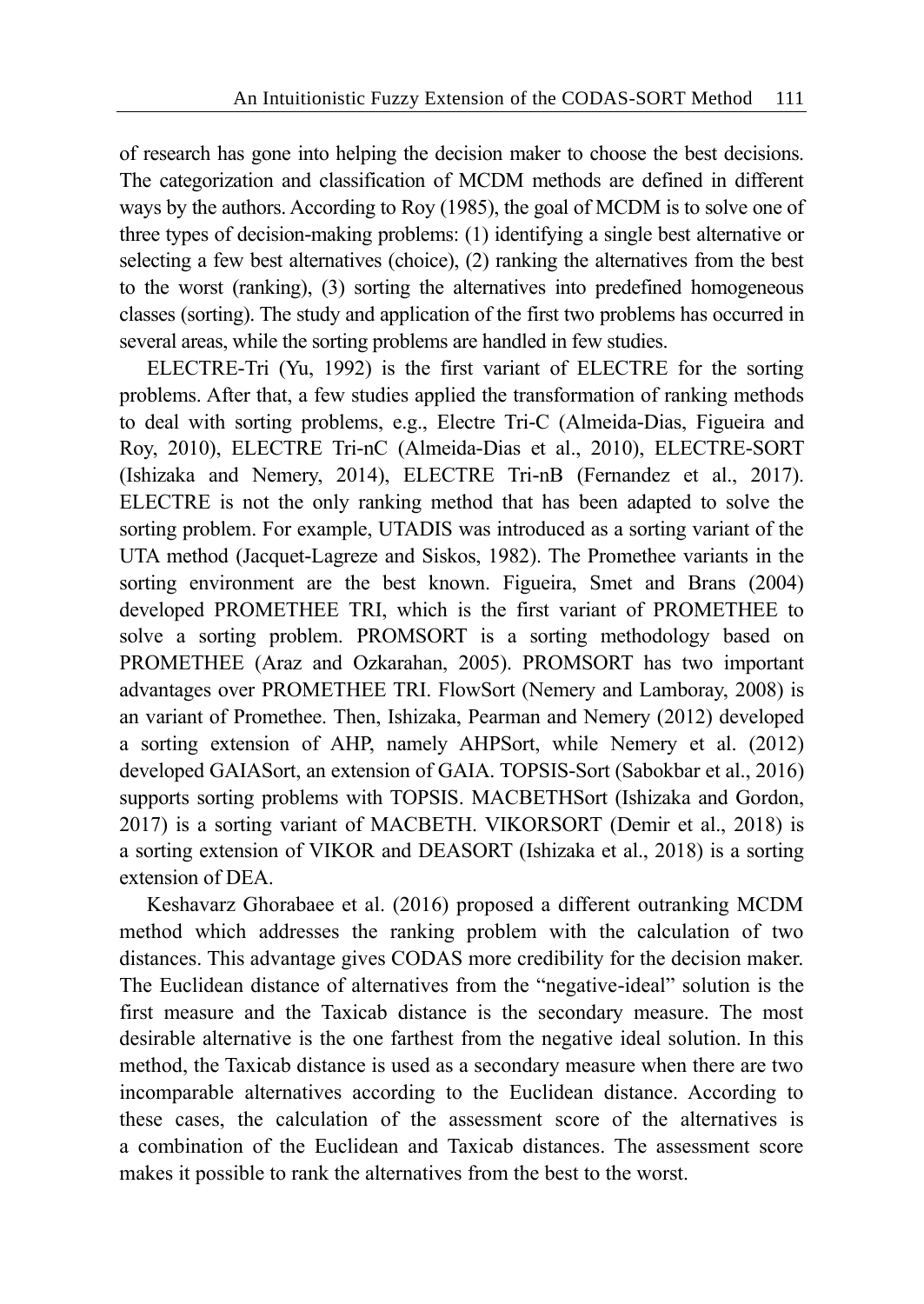For sorting, Ouhibi and Frikha (2019) introduced CODAS-SORT, a variant of CODAS. The assignment rules use two measures. The first measure is the Euclidean distance and the second one is the Taxicab distance. The difference between these two distances define the assignment rules. However, a problem of human judgments is its ambiguity but the CODAS-SORT method cannot deal with this problem. For this reason, we resort to use an IF environment.

According to Zadeh (1975), FST is an extension of classical set theory (Lemaire, 1990). In real-life conditions, the information and data collected are multiple and sometimes contradictory. For this reason, the evaluation criteria are difficult to express. To solve this problem, the concepts from the IFS theory are more appropriate for dealing with vagueness than other generalized FS models (Gautam, Abhishekh and Singh, 2016). Atanassov (1986) introduced an IFS that is an extension of the classical FST; it is characterized by a membership function and a non-membership function.

In this study, an IF extension of the CODAS-SORT method is proposed to handle the sorting problem in an uncertain environment. A case study is added to indicate the reliability of the proposed IF-CODAS-SORT method. The rest of this paper is organized as follows. In Section 2, some basic concepts and definitions of intuitionistic fuzzy sets are presented. In Section 3, an extension of the CODAS-SORT method is proposed to handle IF multi-criteria decision- -making. Then the proposed IF-CODAS-SORT method is applied to a case study in Section 4. Finally, conclusions and suggestions for further research are presented.

# **2 Fuzzy sets and intuitionistic fuzzy sets**

In this section, the basic definitions for the IFS and some IFS-based MCDM problems are reviewed.

# **Definition 1.** Fuzzy sets (Zadeh, 1975)

FST is an extension of classical set theory. However, there is a relaxation of the concept of membership that occurs in the classical theory (Lemaire, 1990). The set *X* is a universe of discourse, and a fuzzy set  $\tilde{a}$  is characterized by a membership function  $\mu_{\tilde{a}}(x)$ , for  $x \in X$ , which measures the degree of *x* belonging to  $\tilde{a}$ .  $\alpha$ .  $\mu_{\tilde{a}}(x)$  represents the membership of *x* in  $\tilde{a}$ .

$$
\alpha = \{ (x, \mu_{\widetilde{\alpha}}(x)) | x \in X \}
$$
 (1)

# **Definition 2.** Intuitionistic fuzzy set

IFS introduced by Atanassov (1986) is an extension of the classical FST, which is a suitable way to deal with vagueness.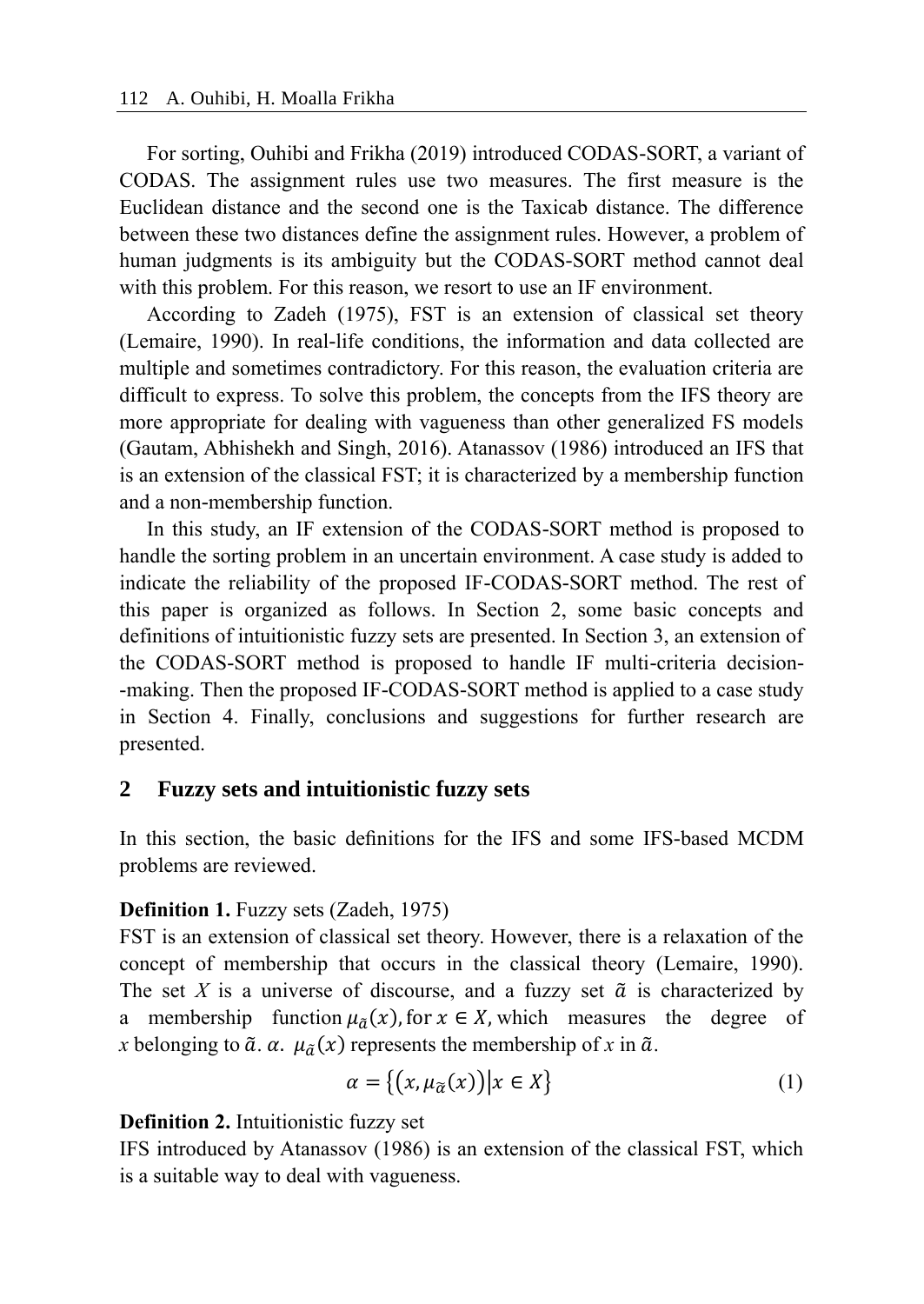Assuming that X is a collection of objects x and  $\beta \in X$  is a fixed set, the IFS  $\beta$  on X is defined as (Atanassov, 1986):

$$
\beta = \left\{ \left( x, \mu_{\beta}(x), v_{\beta}(x) \right) \middle| x \in X \right\}
$$
 (2)

where  $\mu_{\beta}(x): X \to [0,1], \quad x \in X \to \mu_{\beta}(x) \in [0,1]$  represents the degree of membership of element  $x \in X$  in set  $\beta$ , and  $\nu_{\beta}(x) : X \to [0,1], x \in X \to \nu_{\beta}(x) \in$  $\in$  [0,1] is the degree of non-membership of element  $x \in X$  in set  $\beta$ .

 $\mu_{\beta}$  and  $\nu_{\beta}(x)$  usually satisfy  $0 \le \mu_{\beta}(x) + \nu_{\beta}(x) \le 1$  for all  $x \in X$ . Besides the degree of membership and non-membership, an indeterminacy degree, so-called "hesitancy degree" of *x* to  $\beta$ , which is different from the numbers  $\mu_{\beta}(x)$  and  $\nu_{\beta}(x)$ and which measures the degree of indeterminacy of  $x \in X$  to  $\beta$  is defined as:

$$
\pi_{\beta}(x) = 1 - \mu_{\beta}(x) - \nu_{\beta}(x) \tag{3}
$$

Accordingly, an intuitionistic fuzzy number  $\beta$  can be represented as  $\beta = (\mu_{\beta}, \nu_{\beta}, \pi_{\beta})$ , which included the degree of membership, of non--membership, and of indeterminacy.

#### **Definition 3.** Arithmetic operations (Xu and Yager, 2006)

Let  $\gamma = (\mu_{\gamma}, v_{\gamma}, \pi_{\gamma})$  and  $\beta = (\mu_{\beta}, v_{\beta}, \pi_{\beta})$  be two intuitionistic fuzzy numbers; the arithmetic operations on these numbers are defined as follows:

Addition:

$$
\gamma \oplus \beta = (\mu_{\gamma}, \nu_{\gamma}, \pi_{\gamma}) \oplus (\mu_{\beta}, \nu_{\beta}, \pi_{\beta}) =
$$
  
=  $\mu_{\gamma} + \mu_{\beta} - \mu_{\gamma} \mu_{\beta}, \nu_{\gamma} \nu_{\beta}, 1 + \mu_{\gamma} \mu_{\beta} - \mu_{\gamma} - \mu_{\beta} - \nu_{\gamma} \nu_{\beta}$  (4)

$$
\begin{aligned}\n &n & n \\
 &\quad \bigoplus_{j=1}^{n} \gamma_{j} = \bigoplus_{j=1}^{n} \left( \mu_{\gamma_{j}}, v_{\gamma_{j}}, \pi_{\gamma_{j}} \right) = \\
 &= 1 - \prod_{j=1}^{n} (1 - \mu_{\gamma_{j}}), \prod_{j=1}^{n} v_{\gamma_{j}}, \prod_{j=1}^{n} (1 - \mu_{\gamma_{j}}) - \prod_{j=1}^{n} v_{\gamma_{j}}\n \end{aligned} \tag{5}
$$

Multiplication:

$$
\gamma \otimes \beta = (\mu_{\gamma}, \nu_{\gamma}, \pi_{\gamma}) \otimes (\mu_{\beta}, \nu_{\beta}, \pi_{\beta}) =
$$
  
=  $(\mu_{\gamma}\mu_{\beta}, \nu_{\gamma} + \nu_{\beta} - \nu_{\gamma}\nu_{\beta}, 1 + \nu_{\gamma}\nu_{\beta} - \mu_{\gamma}\mu_{\beta} - \nu_{\gamma} - \nu_{\beta})$  (6)

$$
\begin{aligned}\n &n & \mathcal{B} \\
 &\mathcal{S} \quad \gamma_j = \mathcal{B} \\
 &j = 1\n \end{aligned}\n \begin{aligned}\n &\mathcal{A} \quad \mathcal{B} \\
 &\mathcal{B} \quad \gamma_j = \mathcal{B} \\
 &\mathcal{B} \quad \gamma_j = 1\n \end{aligned}\n \begin{aligned}\n &\mathcal{A} \quad \mathcal{B} \quad \mathcal{B} \quad \mathcal{B} \quad \mathcal{B} \quad \mathcal{B} \quad \mathcal{B} \quad \mathcal{B} \quad \mathcal{B} \quad \mathcal{B} \quad \mathcal{B} \quad \mathcal{B} \quad \mathcal{B} \quad \mathcal{B} \quad \mathcal{B} \quad \mathcal{B} \quad \mathcal{B} \quad \mathcal{B} \quad \mathcal{B} \quad \mathcal{B} \quad \mathcal{B} \quad \mathcal{B} \quad \mathcal{B} \quad \mathcal{B} \quad \mathcal{B} \quad \mathcal{B} \quad \mathcal{B} \quad \mathcal{B} \quad \mathcal{B} \quad \mathcal{B} \quad \mathcal{B} \quad \mathcal{B} \quad \mathcal{B} \quad \mathcal{B} \quad \mathcal{B} \quad \mathcal{B} \quad \mathcal{B} \quad \mathcal{B} \quad \mathcal{B} \quad \mathcal{B} \quad \mathcal{B} \quad \mathcal{B} \quad \mathcal{B} \quad \mathcal{B} \quad \mathcal{B} \quad \mathcal{B} \quad \mathcal{B} \quad \mathcal{B} \quad \mathcal{B} \quad \mathcal{B} \quad \mathcal{B} \quad \mathcal{B} \quad \mathcal{B} \quad \mathcal{B} \quad \mathcal{B} \quad \mathcal{B} \quad \mathcal{B} \quad \mathcal{B} \quad \mathcal{B} \quad \mathcal{B} \quad \mathcal{B} \quad \mathcal{B} \quad \mathcal{B} \quad \mathcal{B} \quad \mathcal{B} \quad \mathcal{B} \quad \mathcal{B} \quad \mathcal{B} \quad \mathcal{B} \quad \mathcal{B} \quad \mathcal{B} \quad \mathcal{B} \quad \mathcal{B} \quad \mathcal{B} \quad \mathcal{B} \quad \mathcal{B} \quad \mathcal{B} \quad \mathcal{B} \quad \mathcal{B} \quad
$$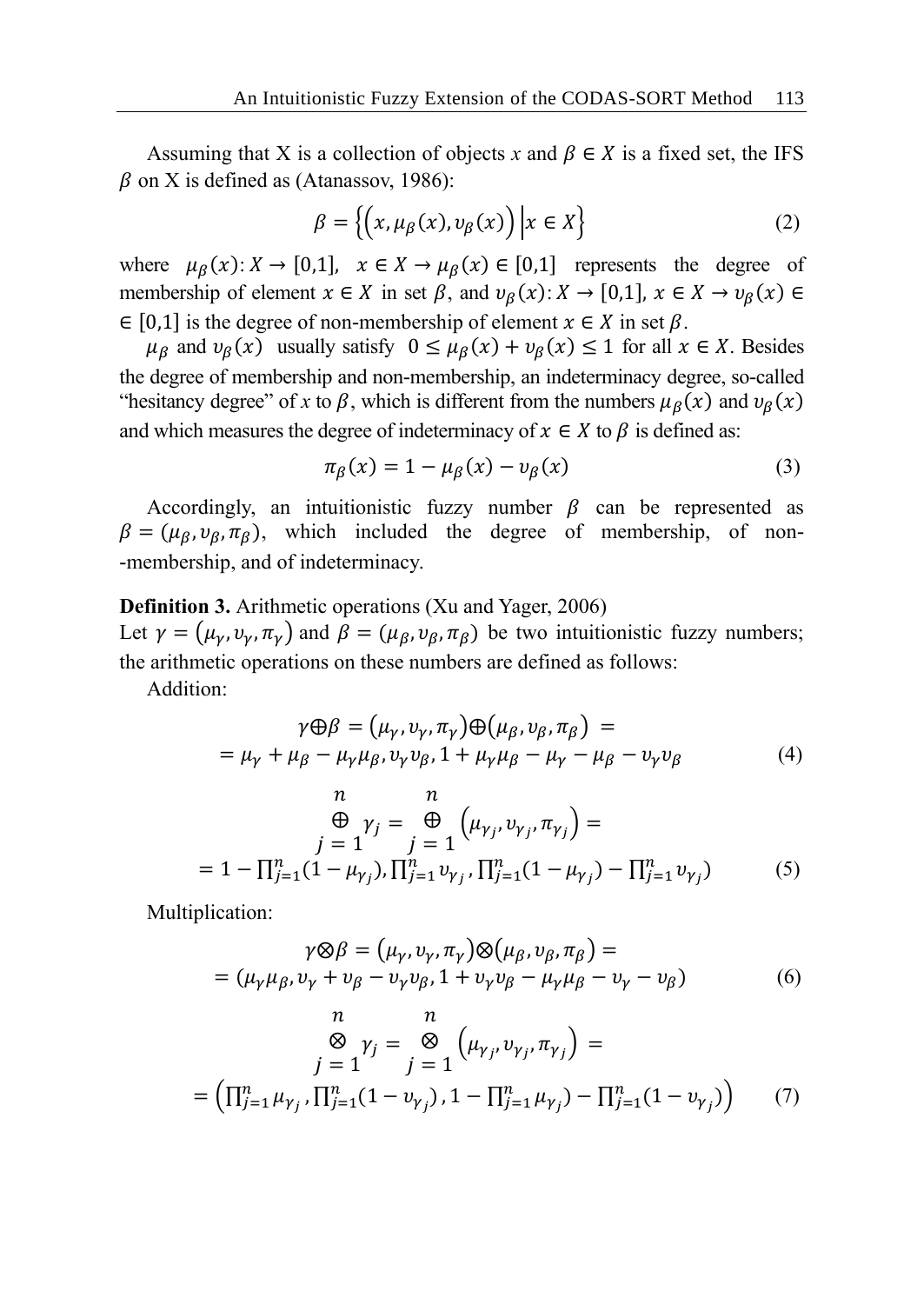Scale multiplication:

$$
\lambda_{\gamma} = \left(1 - \left(1 - \mu_{\gamma}\right)^{\lambda}, \left(v_{\gamma}\right)^{\lambda}, \left(1 - \mu_{\gamma}\right)^{\lambda} - \left(v_{\gamma}\right)^{\lambda}\right) \tag{8}
$$

where  $\lambda$  is a crisp number.

**Definition 4.** Geometric distance (Szmidt and Kacprzyk, 2000) The Hamming distance is defined as:

$$
D(\gamma, \beta) = \frac{1}{2} \sum_{j=1}^{n} (|\mu_{\gamma}(x_j) - \mu_{\beta}(x_j)| + |v_{\gamma}(x_j) - v_{\beta}(x_j)| + |\pi_{\gamma}(x_j) - \pi_{\beta}(x_j)|) \tag{9}
$$

The Euclidean distance is defined as:

$$
D(\gamma, \beta) = \sqrt{\frac{1}{2} \sum_{j=1}^{n} \left[ \left( \mu_{\gamma}(x_j) - \mu_{\beta}(x_j) \right)^2 + \left( v_{\gamma}(x_j) - v_{\beta}(x_j) \right)^2 + \left( \pi_{\gamma}(x_j) - \pi_{\beta}(x_j) \right)^2 \right]} (10)
$$

#### **3 The intuitionistic fuzzy CODAS-SORT method**

In this section, we present an IF extension of the CODAS-SORT method to deal with sorting problem. As already declared, CODAS-SORT is a new sorting method based on CODAS. It is easy to apply and simple to deal with for DM. The use of two measures defines the assignment rules. The first measure is the Euclidean distance and the second one is the Taxicab distance. However, we cannot use the Euclidean and Taxicab distances in IF problems, because they are defined in a crisp environment. Because of that, we replaced the Taxicab distance by the Hamming distance. Since the aim of this study is to propose an IF extension of CODAS, instead of crisp distances, we use the fuzzy weighted Euclidean distance and the fuzzy weighted Hamming distance, which were introduced by Li (2007). Suppose that we have *n* alternatives and *m* criteria.

The steps of the IF-CODAS-SORT method are the following:

**Step 1.** Construct the IF decision matrix  $(D_x)$ :

Determining the IF decision-making matrix. Assuming that there are *m* alternatives  $(A_1, A_2, \ldots, A_m)$  to be evaluated with respect to *n* criteria  $(M_1, M_2, \ldots, M_n)$ :

$$
D_X = \n\begin{array}{ccccc}\n & M_1 & M_2 & M_n \\
A_1 & (\mu_{11}^X, \nu_{11}^X, \pi_{11}^X) & (\mu_{12}^X, \nu_{12}^X, \pi_{12}^X) & \cdots & (\mu_{1n}^X, \nu_{1n}^X, \pi_{1n}^X) \\
A_2 & (\mu_{21}^X, \nu_{21}^X, \pi_{21}^X) & (\mu_{22}^X, \nu_{22}^X, \pi_{22}^X) & \cdots & (\mu_{2n}^X, \nu_{2n}^X, \pi_{2n}^X) \\
\vdots & \vdots & \vdots & \ddots & \vdots \\
A_m & (\mu_{m1}^X, \nu_{m1}^X, \pi_{m1}^X) & (\mu_{m2}^X, \nu_{m2}^X, \pi_{m2}^X) & \cdots & (\mu_{mn}^X, \nu_{mn}^X, \pi_{mn}^X)\n\end{array}
$$
\n(11)

where  $D_X$  is the decision-making matrix, and  $\mu_{ij}^X$ ,  $v_{ij}^X$ ,  $\pi_{ij}^X$  are the relative performances of the  $i^{th}$  alternative with respect to the  $j^{th}$  criterion.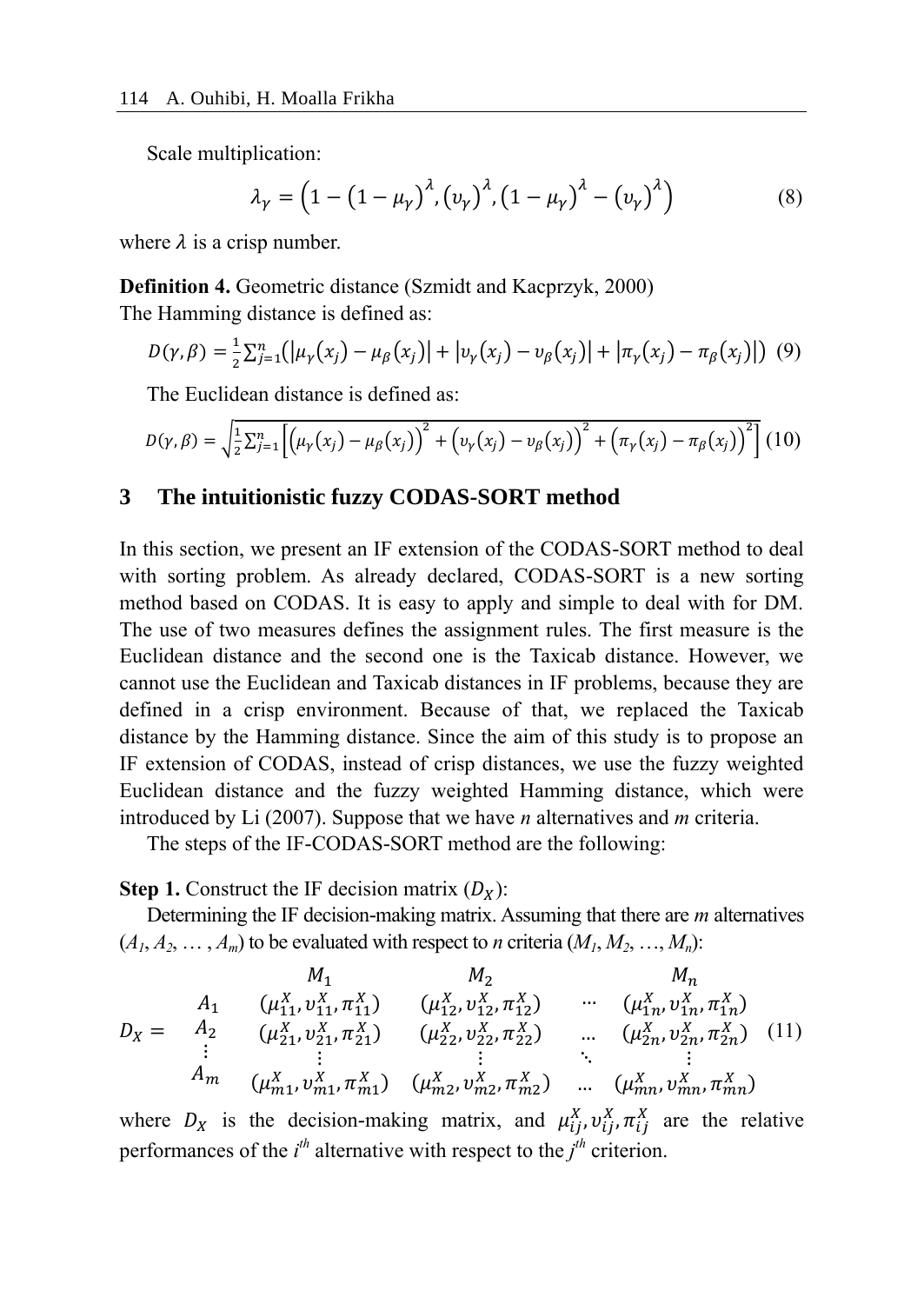**Step 2.** Construct the IF profile matrix  $(D_y)$ :

Determining the IF decision-making matrix. Assuming that there are *l* profiles  $(B_1, B_2, \ldots, B_l)$  to be evaluated with respect to *n* criteria  $M_1, M_2, \ldots, M_n$ ):

$$
M_{1} \t M_{2} \t M_{n}
$$
\n
$$
D_{Y} = \begin{array}{ccccc}\n & B_{1} & (\mu_{11}^{Y}, \nu_{11}^{Y}, \pi_{11}^{Y}) & (\mu_{12}^{Y}, \nu_{12}^{Y}, \pi_{12}^{Y}) & \cdots & (\mu_{1n}^{Y}, \nu_{1n}^{Y}, \pi_{1n}^{Y}) \\
 & B_{2} & (\mu_{21}^{Y}, \nu_{21}^{Y}, \pi_{21}^{Y}) & (\mu_{22}^{Y}, \nu_{22}^{Y}, \pi_{22}^{Y}) & \cdots & (\mu_{2n}^{Y}, \nu_{2n}^{Y}, \pi_{2n}^{Y}) \\
 & \vdots & \vdots & \ddots & \vdots \\
 & B_{l} & (\mu_{l1}^{Y}, \nu_{l1}^{Y}, \pi_{l1}^{Y}) & (\mu_{l2}^{Y}, \nu_{l2}^{Y}, \pi_{l2}^{Y}) & \cdots & (\mu_{ln}^{Y}, \nu_{ln}^{Y}, \pi_{ln}^{Y})\n\end{array} \tag{12}
$$

where  $D_Y$  is the profiles matrix, and  $\mu_{kj}^X$ ,  $v_{kj}^X$ ,  $\pi_{kj}^X$  are the relative performances of  $k$ <sup>th</sup> profile with respect to  $j$ <sup>th</sup> criterion.

**Step 3.** Determine the IF negative-ideal solution:

 $NIS_j$  is the anti-ideal solution of the decision matrix:

$$
NIS_j = (u_j^X, v_j^X, \pi_j^X), j = 1, 2, ..., n
$$
 (13)

$$
t = argmin_{i}(u_{ij}^{X})
$$
\n(14)

$$
t = u_{tj}^X \tag{15}
$$

$$
u_j^X = u_{tj}^X \tag{16}
$$

$$
v_j^X = v_{tj}^X \tag{17}
$$

$$
\pi_j^X = 1 - u_{tj}^X - v_{tj}^X \tag{18}
$$

 $MIS_j$  is the anti-ideal solution of the profiles matrix:

$$
MIS_j = (u_j^Y, v_j^Y, \pi_j^Y), j = 1, 2, ..., n
$$
 (19)

$$
t = arg\min_{k} (u_{kj}^{Y})
$$
\n(20)

$$
t = u_{kj}^Y \tag{21}
$$

$$
u_j^Y = u_{kj}^Y \tag{22}
$$

$$
v_j^Y = v_{kj}^Y \tag{23}
$$

$$
\pi_j^Y = 1 - u_{kj}^Y - v_{kj}^Y \tag{24}
$$

**Step 4.** Calculate the IF weighted Euclidean distances of alternatives from the IF negative-ideal solution:

$$
E_{a_i} = \sqrt{\frac{1}{2} \sum_{j=1}^n (u_{ij}^X - u_j^X)^2 + (v_{ij}^X - v_j^X)^2 + (\pi_{ij}^X - \pi_j^X)^2}
$$
(25)

where  $E_{a_i}$  denotes the Euclidean distance between the action  $a_i$  and the negative-ideal solution  $NIS_j$ :

$$
E_{b_k} = \sqrt{\frac{1}{2} \sum_{k=1}^{n} (u_{kj}^Y - u_j^Y)^2 + (v_{kj}^Y - v_j^Y)^2 + (\pi_{kj}^Y - \pi_j^Y)^2}
$$
(26)

where  $E_{b_k}$  denotes the Euclidean distance between the limit  $b_k$  and the negative--ideal solution  $MIS_j$ .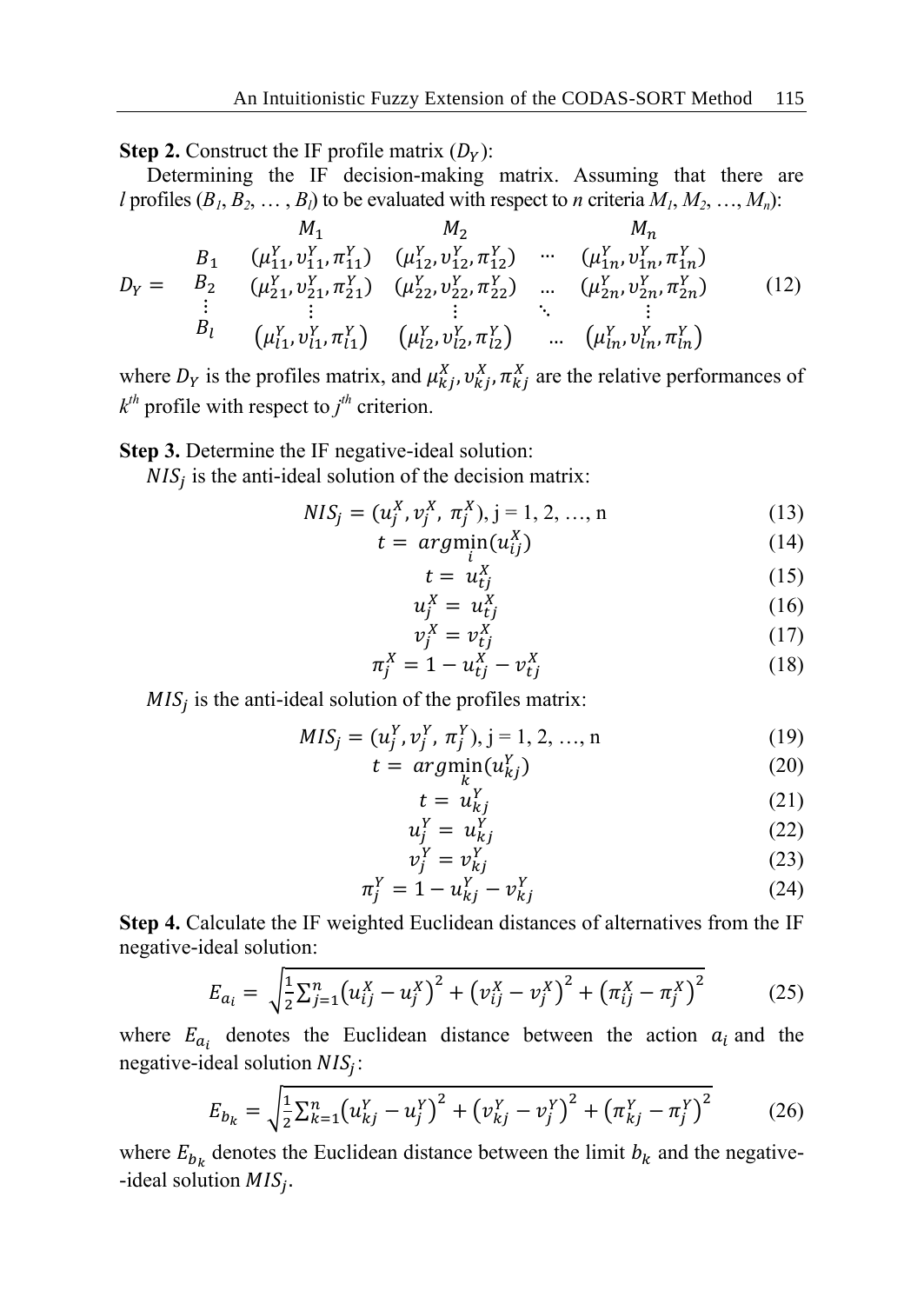**Step 5.** Calculate the IF weighted Hamming distances of alternatives from the IF negative-ideal solution:

$$
H_{a_i} = \frac{1}{2} \sum_{j=1}^n (|u_{ij}^X - u_j^X| + |v_{ij}^X - v_j^X| + |\pi_{ij}^X - \pi_j^X|)
$$
 (27)

where  $H_{a_i}$  denotes the Hamming distance between the action  $a_i$  and the negative--ideal solution  $NIS_j$ :

$$
H_{b_k} = \frac{1}{2} \sum_{j=1}^n (|u_{kj}^Y - u_j^Y| + |v_{kj}^Y - v_j^Y| + |\pi_{kj}^Y - \pi_j^Y|)
$$
 (28)

where  $H_{b_k}$  denotes the Hamming distance between the limit  $b_k$  and the negative--ideal solution  $MIS_j$ .

**Step 6.** Determine the relative assessment matrix:

$$
R(a_i, b_k) = [E_{a_i} - E_{b_k}] + (\psi [E_{a_i} - E_{b_k}] * [H_{a_i} - H_{b_k}])
$$
(29)

where  $k \in \{1, 2, \ldots, n\}$  and  $\psi$  denotes a threshold function to determine the equality of the Euclidean distances of two alternatives, and is defined as follows:

$$
\psi(x) = \begin{cases} 1 & \text{if } |x| \ge \tau \\ 0 & \text{if } |x| < \tau \end{cases}
$$
\n(30)

In this function,  $\tau$  is the threshold parameter that can be set by the DM. It is suggested to fix this parameter at a value between 0.01 and 0.05.

If the difference between the Euclidean distances of two alternatives is less than  $\tau$ , these two alternatives are also compared by the Hamming distance. In this study, we use  $\tau = 0.02$  for the calculations.

**Step 7.** Assign alternatives to categories: To assign an alternative  $a_i$  to one of the predefined categories, there are two ways that depend on the type of the available profile provided by the decision maker:

Central profiles:

If central profiles have been defined, the alternative  $a_i$  is assigned to the class  $C_k$ which has the smallest  $|R(a_i, b_k)|$ .

If  $|R(a_i, b_k)|$  is the smallest then  $a_i \in C_k$ .

# Limiting profiles:

When the difference between the two distances is minimal, the alternative and the center of the category are very near and if the difference is negative or positive, the alternative belongs to the category that has the minimum difference. If limiting profiles have been defined and  $|R(a_i, b_k)|$  is the smallest then there are two cases: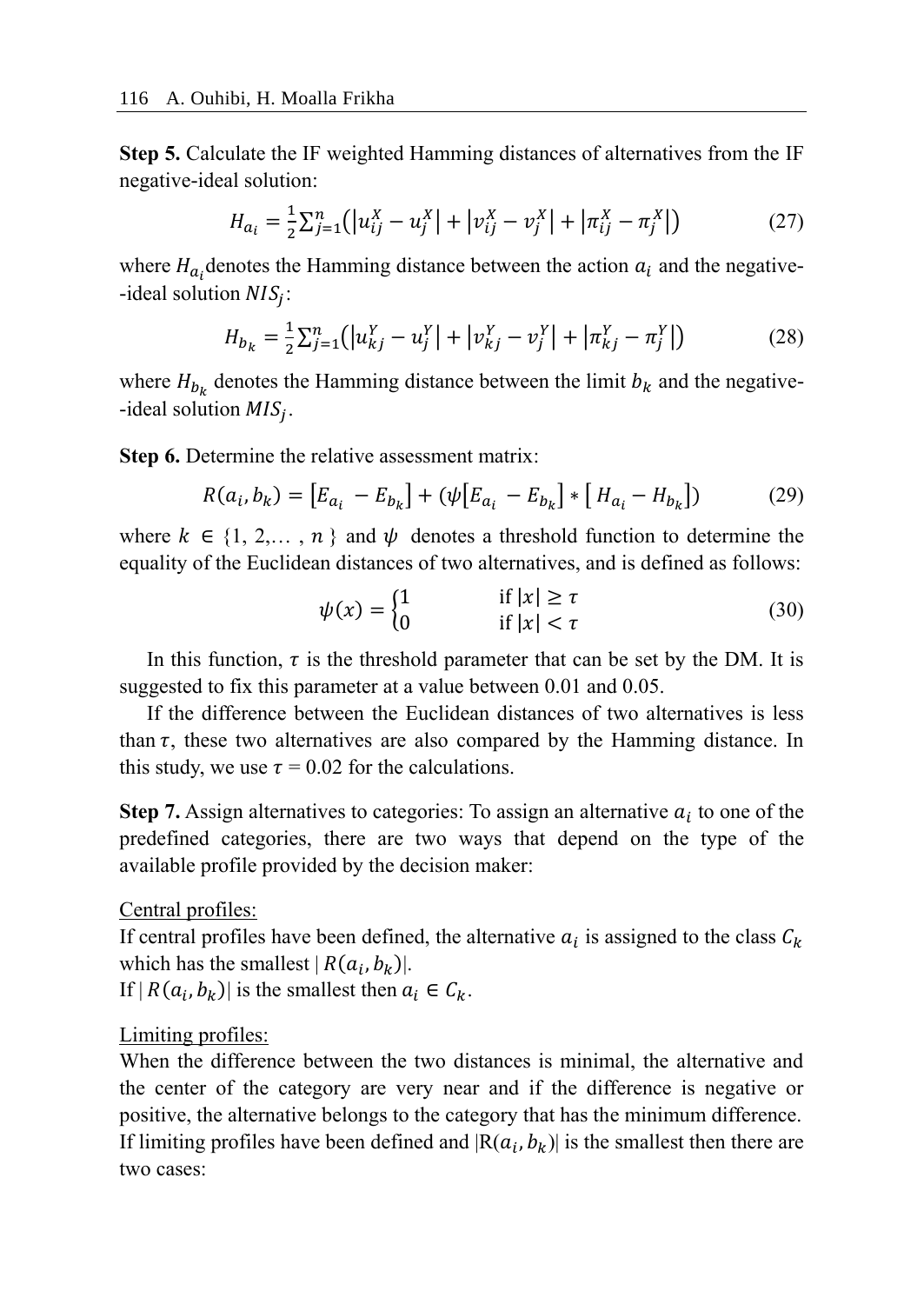- − If  $R(a_i, b_k) \ge 0$  then alternative  $a_i$  is assigned to class  $C_k$ .
- $-If R(a_i, b_k) < 0$  then alternative  $a_i$  is assigned to class  $C_{k-1}$ .

# **4 Case study: Suplier selection**

The case problem allows evaluating and assessing seven suppliers  $(a_1, a_2, a_3, a_4, a_5, a_6)$  $a_5$ ,  $a_6$ ,  $a_7$ ). The proposed evaluation framework was applied at a company N, a maker of perfumery, hygiene, health and cosmetic products. An expert evaluates the suppliers with respect to four criteria: Price, Product quality, Delivery and Agility. These seven suppliers are divided into three groups: Worst  $C_1$ , Moderate  $C_2$ , and Best  $C_3$ . After determining the list of alternatives, we evaluate them with regard to each criterion (Table 1).

|                |                    | $C_2$              | $C_3$              | $C_4$              |
|----------------|--------------------|--------------------|--------------------|--------------------|
| $a_{1}$        | (0.50, 0.10, 0.40) | (0.60, 0.10, 0.30) | (0.40, 0.10, 0.50) | (0.70, 0.10, 0.20) |
| $a_{2}$        | (0.20, 0.40, 0.40) | (0.40, 0.20, 0.40) | (0.50, 0.10, 0.40) | (0.20, 0.30, 0.50) |
| $a_3$          | (0.40, 0.50, 0.10) | (0.50, 0.10, 0.40) | (0.40, 0.20, 0.40) | (0.50, 0.10, 0.40) |
| $a_4$          | (0.50, 0.10, 0.40) | (0.50, 0.10, 0.40) | (0.40, 0.30, 0.30) | (0.20, 0.40, 0.40) |
| $a_{5}$        | (0.50, 0.20, 0.30) | (0.60, 0.10, 0.30) | (0.50, 0.20, 0.30) | (0.70, 0.20, 0.10) |
| a <sub>6</sub> | (0.20, 0.20, 0.60) | (0.40, 0.20, 0.40) | (0.50, 0.10, 0.40) | (0.40, 0.30, 0.30) |
| a <sub>7</sub> | (0.40, 0.10, 0.50) | (0.50, 0.00, 0.50) | (0.40, 0.30, 0.30) | (0.50, 0.20, 0.30) |
| $NIS_i$        | (0.20, 0.20, 0.60) | (0.40, 0.20, 0.40) | (0.40, 0.10, 0.50) | (0.20, 0.30, 0.50) |

Table 1: Performance matrix

Thereafter, the decision maker is invited to provide a list of classes. We evaluate the limiting profiles with regard to each criterion (Table 2).

#### Table 2: Limiting profiles

|         |                    | $C_{2}$            |                    | ◡▵                 |
|---------|--------------------|--------------------|--------------------|--------------------|
| $b_{1}$ | (0.40, 0.20, 0.40) | (0.40, 0.20, 0.40) | (0.40, 0.25, 0.35) | (0.40, 0.25, 0.35) |
| $b_{2}$ | (0.60, 0.30, 0.10) | (0.60, 0.30, 0.10) | (0.55, 0.30, 0.15) | (0.55, 0.30, 0.15) |
| MIS.    | (0.40, 0.20, 0.40) | (0.40, 0.20, 0.40) | (0.40, 0.25, 0.35) | (0.40, 0.25, 0.35) |

Next, we calculate the Euclidean and Hamming distances of the alternatives and limits from the negative-ideal solution (Tables 3 and 4):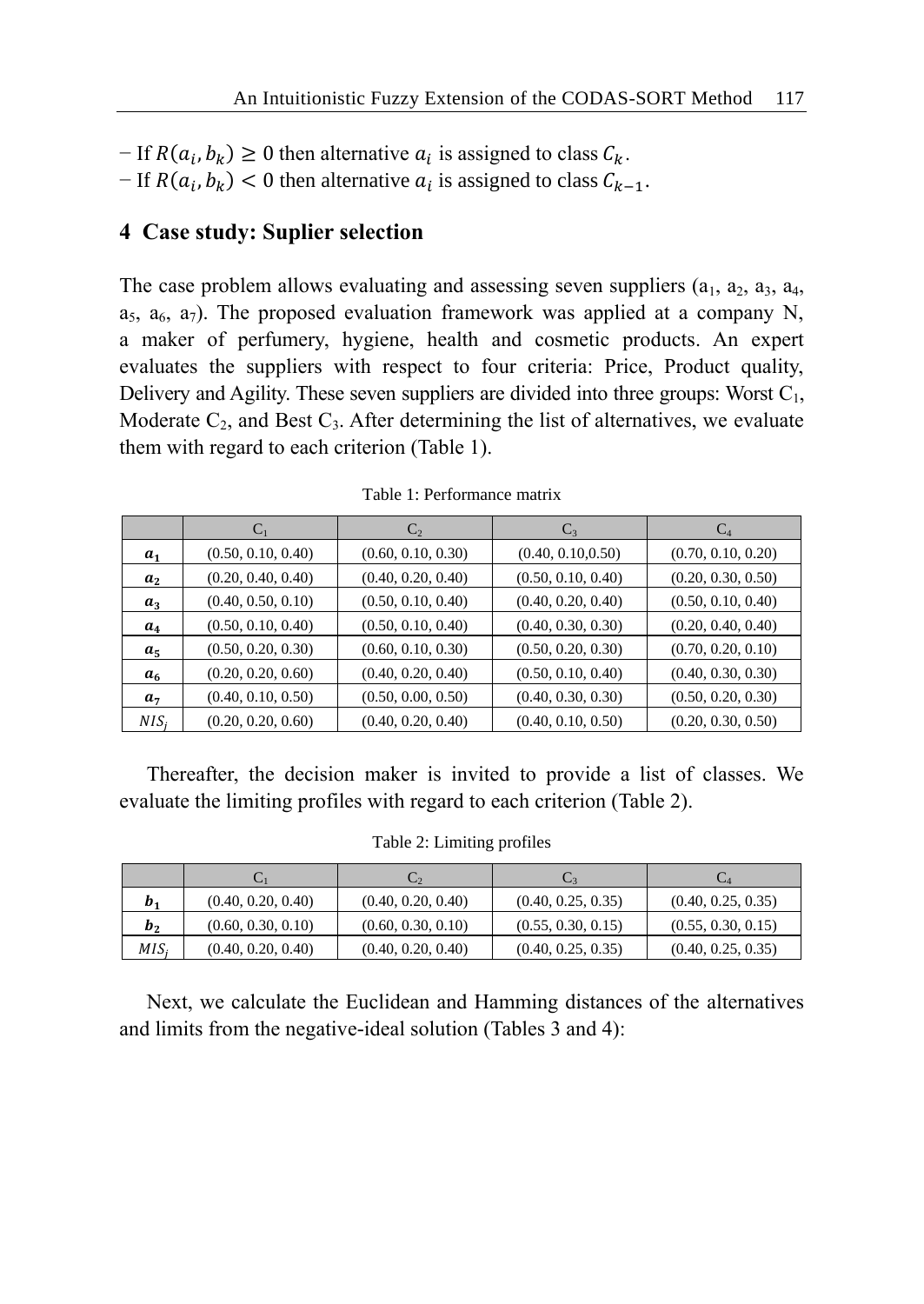|                | <b>Distances</b> |           |  |
|----------------|------------------|-----------|--|
| Alternatives   | $E_{a_i}$        | $H_{a_i}$ |  |
| a <sub>1</sub> | 0.29             |           |  |
| a <sub>2</sub> | 0.05             | 0.3       |  |
| $a_3$          | 0.28             |           |  |
| $a_4$          | 0.125            | 0.7       |  |
| $a_5$          | 0.36             | 1.2       |  |
| a <sub>6</sub> | 0.05             | 0.3       |  |
| a <sub>7</sub> | 0.17             | 0.9       |  |

Table 3: Euclidian and Hamming distances (actions)

Table 4: Euclidian and Hamming distances (profiles)

|          | <b>Distances</b> |       |  |
|----------|------------------|-------|--|
| Profiles |                  | $n_h$ |  |
|          |                  |       |  |
| ""       | 0.205            | 0.82  |  |

The construction of the relative evaluation matrix is as follows (Table 5): First, we set  $\tau = 0.02$ 

Example of calculation:

$$
h(a_1, b_1) = (0.29 - 0) + [(0.29 - 0) * (1 - 0)] = 0.58
$$

The other relative evaluations are shown in Table 5.

|                | b <sub>1</sub> | b <sub>2</sub> |
|----------------|----------------|----------------|
| a <sub>1</sub> | 0.58           | 0.1            |
| $a_{2}$        | 0.065          | $-0.075$       |
| $a_3$          | 0.56           | 0.89           |
| $a_4$          | 0.11           | $-0.07$        |
| $a_5$          | 0.79           | 0.2            |
| a <sub>6</sub> | 0.065          | $-0.074$       |
| a <sub>7</sub> | 0.323          | $-0.038$       |

Table 5: Relative evaluation matrix

The assignment of alternatives to categories is presented in Table 6.

For example:

Since  $|R(a_3, b_1)|$  is the smallest, we have  $R(a_3, b_1) \ge 0$ , and alternative  $a_3$  is assigned to class  $C_2$ .

Since  $|R(a_4, b_2)|$  is the smallest, we have  $R(a_4, b_2) < 0$ , and alternative  $a_4$  is assigned to class  $C_2$ .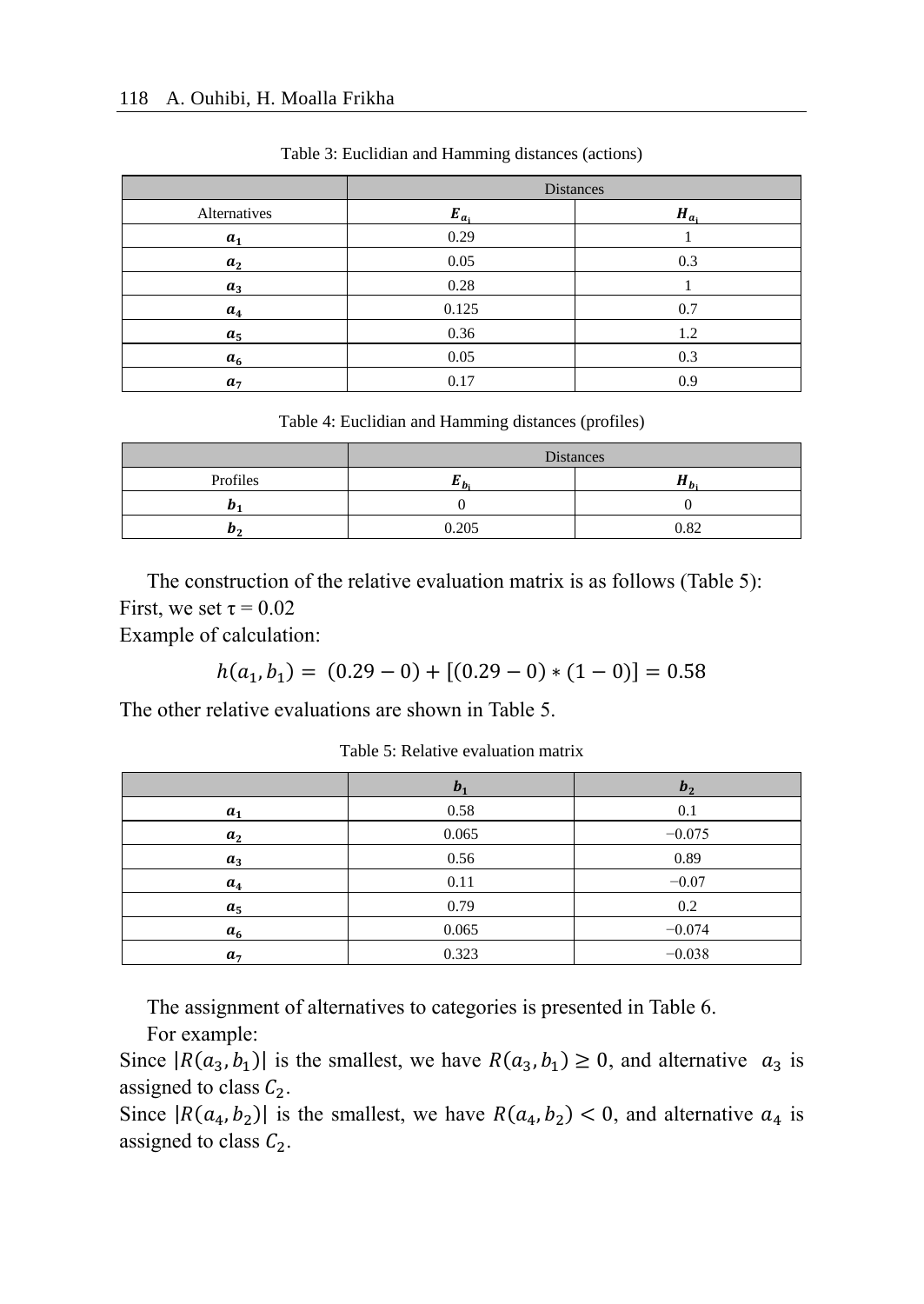| Actions        | Categories       |
|----------------|------------------|
| a <sub>1</sub> | $C_3$            |
| a <sub>2</sub> | $\mathbf{u}_2$   |
| $a_3$          | $\textsf{C}_2$   |
| $a_4$          | Նշ               |
| a <sub>5</sub> | $\textsf{C}_3$   |
| a <sub>6</sub> | C2               |
| a <sub>7</sub> | $\mathbf{L}_{2}$ |

Table 6: The final classification of the actions

Suppliers  $a_1$  and  $a_5$  are assigned to the best group, whereas  $a_2$ ,  $a_3$ ,  $a_4$ ,  $a_6$  and  $a_7$ are assigned to the moderate group.

# **Sensitivity analysis**

A sensitivity analysis is also performed in this part to demonstrate the stability of the sorting result. First, five values of  $\tau$  are generated. Then we solve the problem using each of these cases. The generated values of  $\tau$  are shown in Table 7 and the sorting results, in Figure 1.

| Actions        | 0.01  | 0.02           | 0.03  | 0.04 | 0.05 |
|----------------|-------|----------------|-------|------|------|
|                | $C_3$ | C <sub>2</sub> | $C_3$ |      |      |
| $a_1$          |       |                |       | ∍    |      |
| $a_2$          |       |                |       | ∍    |      |
| $a_3$          |       |                |       |      |      |
| $a_4$          |       |                |       |      |      |
| $a_5$          |       |                |       |      |      |
| a <sub>6</sub> |       |                |       |      |      |
| a <sub>7</sub> |       |                |       |      |      |

Table 7: Sorting results with different values of τ

According to Figure 1 and Table 7, we can notice a good stability in the sorting of actions when the threshold parameter  $\tau$  varies from 0.01 to 0.05. However, the modification of the  $\tau$  parameter has a minor and neglected impact on the sorting of actions that can undermine the validity of the results. Consequently, we can affirm the performance of the IF-CODAS-SORT method.

As indicated by the conclusions of this analysis, we can claim that our proposed method is proficient to handle MCDM problems.

However, it may be seen from Table 7, that every one of the differences in sorting occurred between the successive classes, which confirms the consistency of the results.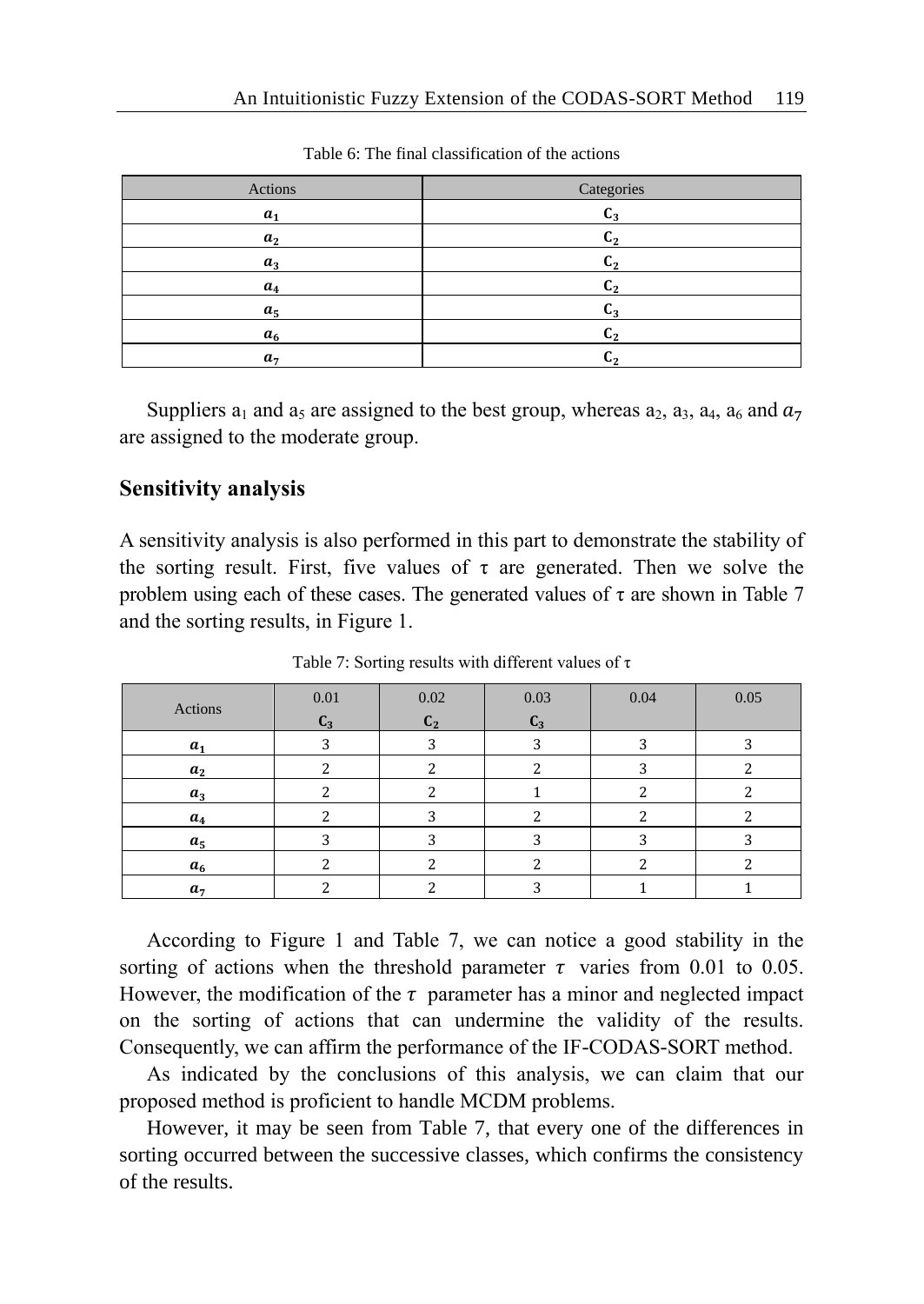

Figure 1: Sorting results with different values of  $\tau$ 

### **5 Application of the IR-CODAS model for risk assessment**

The development of an intuitionistic fuzzy CODAS-SORT method is the objective of this study. Indeed, CODAS-SORT deals with the sorting MCDM problem. This method sorts the alternatives into ordered classes based on the central and limiting profiles and using exact values. Since it is difficult for decision makers to precisely express their preferences, we have developed an IF-CODAS-SORT method which uses intuitionistic fuzzy numbers to express uncertain evaluations.

An advantage of our result is that the assignment rules are based on the use of two measures. The first measure is based on the Euclidean distance. The second measure is the Hamming distance. The assignment rules are based on the difference between the two distances.

In the future, we intend to develop an IF-CODAS-SORT approach in the group decision context (IF-GD-CODAS-SORT).

#### **References**

- Almeida-Dias J., Figueira J.R., Roy B. (2010), *Electre Tri-C: A Multiple Criteria Sorting Method Based on Characteristic Reference Actions*, European Journal of Operational Research, 204(3), 565-580.
- Araz C., Ozkarahan I. (2005), *A Multicriteria Sorting Procedure for Financial Classification Problems: The Case of Business Failure Risk Assessment* [in:] M. Gallagher, J.P. Hogan, F. Maire (eds.), *Intelligent Data Engineering and Automated Learning − IDEAL 2005*, 563-570.

Atanassov K.T. (1986), *Intuitionistic Fuzzy Sets*, Fuzzy Sets and Systems, 20, 87-96.

Demir L., Akpınar M., Araz C., Ilgın M. (2018), *A Green Supplier Evaluation System Based on a New Multicriteria Sorting Method: VIKORSORT*, Expert Systems with Applications, 114, 479-487.